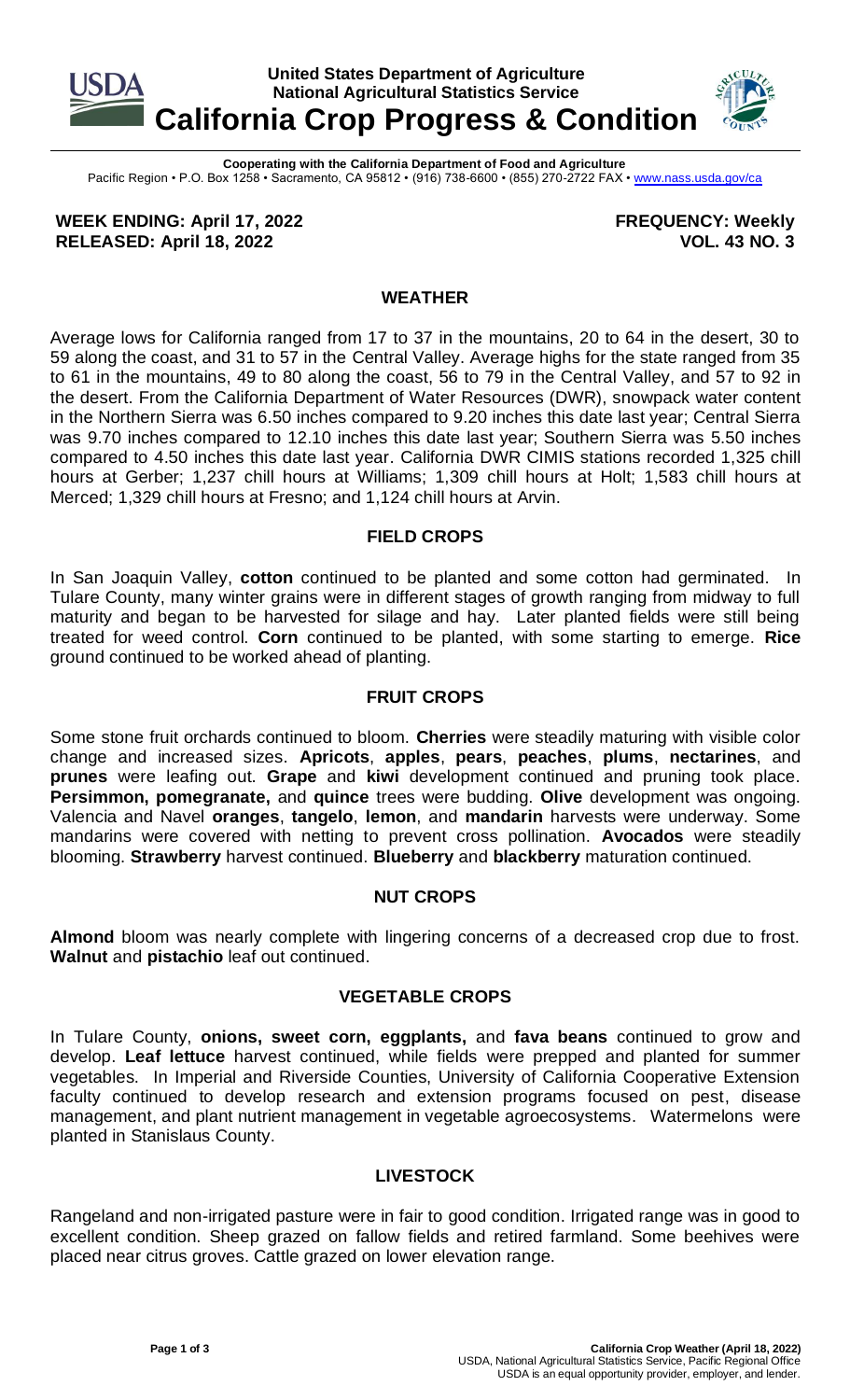**NOTICE:** USDA NASS has changed the base temperature used to calculate growing degree days (found in the table below) from 60 °F to 50 °F.

| <b>CALIFORNIA CROP WEATHER - WEEK ENDING APRIL 17, 2022</b> |                                    |                                          |         |     |                                                                    |                                     |                                  |                                   |                         |                               |                             |
|-------------------------------------------------------------|------------------------------------|------------------------------------------|---------|-----|--------------------------------------------------------------------|-------------------------------------|----------------------------------|-----------------------------------|-------------------------|-------------------------------|-----------------------------|
|                                                             | <b>TEMPERATURE</b>                 |                                          |         |     | <b>GROWING</b><br><b>DEGREE DAYS</b><br>AT 50 ºF BASE <sup>1</sup> |                                     | <b>RAIN</b><br>DAYS <sup>2</sup> | <b>PRECIPITATION 3</b>            |                         |                               |                             |
| <b>STATIONS</b>                                             | Average                            |                                          |         |     | This<br>Year                                                       | Normal<br>Year <sup>4</sup>         | This<br>Season                   | This<br>Week                      | This<br>Season          | Normal<br>Season <sup>4</sup> | Normal<br>Year <sup>4</sup> |
|                                                             | for Week<br>Ending<br>Apr 17, 2022 | Departure<br>from<br>Normal <sup>4</sup> | High    | Low | Jan 1 -<br>Apr 17,<br>2022                                         | Jan 1 -<br>Apr 17, 2022 Apr 3, 2022 | Oct $1 -$                        | Week<br>Ending<br>Apr 17,<br>2022 | Oct 1 -<br>Apr 17, 2022 | Oct 1 -<br>Apr 17             | Oct 1 -<br>Sept 30          |
|                                                             |                                    | - - Degrees Fahrenheit - -               |         |     | - - Number - -                                                     |                                     | - - Days - -                     | - - Inches of Precipitation - -   |                         |                               |                             |
| <b>North Coast</b>                                          |                                    |                                          |         |     |                                                                    |                                     |                                  |                                   |                         |                               |                             |
| Eureka WFO                                                  | 45                                 | -6                                       | 53      | 33  | 76                                                                 | 15                                  | 83                               | 2.48                              | 21.14                   | 35.75                         | 40.61                       |
| Ukiah                                                       | 49                                 | -6                                       | 68      | 33  | 405                                                                | 204                                 | 51                               | 1.80                              | 17.78                   | 32.31                         | 35.07                       |
| Santa Rosa                                                  | 50                                 | -6                                       | 66      | 32  | 398                                                                | 243                                 | 52                               | 1.37                              | 24.74                   | 31.38                         | 34.00                       |
| Napa State Hospital                                         | 50                                 | -6                                       | 64      | 30  | 279                                                                | 224                                 | 42                               | 0.68                              | 17.22                   | 18.73                         | 20.36                       |
| <b>Central Coast</b>                                        |                                    |                                          |         |     |                                                                    |                                     |                                  |                                   |                         |                               |                             |
| San Francisco                                               | 53                                 | $-4$                                     | 64      | 45  | 560                                                                | 471                                 | 39                               | 0.54                              | 17.70                   | 18.51                         | 19.77                       |
| San Jose                                                    | 55                                 | $-4$                                     | 72      | 41  | 635                                                                | 489                                 | 28                               | 0.12                              | 7.13                    | 12.46                         | 13.58                       |
| Salinas                                                     | 56                                 | $-1$                                     | 72      | 36  | 743                                                                | 462                                 | 27                               | 0.04                              | 6.91                    | 11.77                         | 12.66                       |
| Monterey                                                    | 54                                 | $-1$                                     | 65      | 41  | 611                                                                | 451                                 | 37                               | 0.37                              | 10.41                   | 15.21                         | 16.36                       |
| Paso Robles                                                 | 54                                 | -3                                       | 78      | 31  | 473                                                                | 254                                 | 23                               | 0.04                              | 8.54                    | 11.49                         | 12.24                       |
| <b>Sacramento Valley</b>                                    |                                    |                                          |         |     |                                                                    |                                     |                                  |                                   |                         |                               |                             |
| Redding                                                     | 53                                 | -6                                       | 71      | 31  | 679                                                                | 324                                 | 47                               | 1.64                              | 17.09                   | 29.46                         | 33.70                       |
| <b>Red Bluff</b>                                            | 54                                 | $-5$                                     | 72      | 34  | 665                                                                | 343                                 | 39                               | 0.63                              | 11.71                   | 20.57                         | 23.25                       |
| Orland                                                      | 54                                 | -5                                       | 75      | 35  | 742                                                                | 359                                 | 37                               | 0.00                              | 10.90                   | 19.06                         | 21.52                       |
| Oroville                                                    | 55                                 | -5                                       | 74      | 32  | 687                                                                | 402                                 | 40                               | 0.67                              | 15.77                   | 23.48                         | 25.84                       |
| Marysville                                                  | 55                                 | -4                                       | 73      | 32  | 514                                                                | 344                                 | 35                               | 0.56                              | 7.73                    | 18.25                         | 20.21                       |
| Sacramento                                                  | 54                                 | $-4$                                     | 72      | 33  | 500                                                                | 313                                 | 35                               | 0.65                              | 13.60                   | 16.60                         | 18.10                       |
| San Joaquin Valley                                          |                                    |                                          |         |     |                                                                    |                                     |                                  |                                   |                         |                               |                             |
| Stockton                                                    | 57                                 | -4                                       | 75      | 36  | 573                                                                | 454                                 | 32                               | 0.16                              | 9.19                    | 12.33                         | 13.53                       |
| Modesto                                                     | 56                                 | $-5$                                     | 75      | 36  | 557                                                                | 464                                 | 31                               | 0.03                              | 8.80                    | 11.08                         | 12.34                       |
| Merced Macready                                             | 57                                 | $-2$                                     | $77 \,$ | 37  | 527                                                                | 358                                 | 26                               | 0.36                              | 7.06                    | 10.71                         | 11.87                       |
| Madera                                                      | 55                                 | -5                                       | 76      | 34  | 511                                                                | 428                                 | 20                               | 0.27                              | 2.09                    | 9.83                          | 10.86                       |
| Fresno                                                      | 59                                 | -3                                       | 77      | 40  | 779                                                                | 512                                 | 22                               | 0.09                              | 6.09                    | 9.91                          | 11.05                       |
| Lemoore                                                     | 58                                 | $-2$                                     | 79      | 36  | 588                                                                | 412                                 | 19                               | 0.00                              | 4.01                    | 6.55                          | 7.23                        |
| Visalia                                                     | 58                                 | $-2$                                     | 77      | 40  | 659                                                                | 424                                 | 25                               | 0.00                              | 7.12                    | 9.44                          | 10.37                       |
| <b>Bakersfield</b>                                          | 59                                 | $-4$                                     | 77      | 39  | 763                                                                | 618                                 | 18                               | 0.00                              | 5.02                    | 5.81                          | 6.40                        |
| <b>Cascade Sierra</b>                                       |                                    |                                          |         |     |                                                                    |                                     |                                  |                                   |                         |                               |                             |
| Alturas                                                     | 36                                 | -8                                       | 61      | 19  | 4                                                                  | 0                                   | 46                               | 0.44                              | 5.26                    | 8.19                          | 11.72                       |
| Mount Shasta                                                | 40                                 | -6                                       | 59      | 24  | 52                                                                 | 0                                   | 59                               | 0.93                              | 16.26                   | 32.50                         | 37.86                       |
| <b>Blue Canyon</b>                                          | 35                                 | -9                                       | 53      | 21  | 144                                                                | 0                                   | 52                               | 5.73                              | 57.90                   | 54.49                         | 62.80                       |
| Yosemite Valley                                             | 35                                 | $-15$                                    | 50      | 17  | 102                                                                | 3                                   | 38                               | 0.71                              | 23.87                   | 35.03                         | 40.65                       |
| <b>South Coast</b>                                          |                                    |                                          |         |     |                                                                    |                                     |                                  |                                   |                         |                               |                             |
| Santa Maria                                                 | 53                                 | $-4$                                     | 68      | 37  | 548                                                                | 519                                 | 24                               | 0.01                              | 7.42                    | 12.51                         | 13.42                       |
| Santa Barbara                                               | 58                                 | $\pmb{0}$                                | 73      | 42  | 677                                                                | 546                                 | 23                               | 0.00                              | 10.26                   | 16.35                         | 17.38                       |
| Oxnard                                                      | 56                                 | $-2$                                     | 66      | 43  | 850                                                                | 785                                 | 23                               | 0.00                              | 11.37                   | 12.21                         | 13.05                       |
| Riverside                                                   | 61                                 | $-2$                                     | 80      | 43  | 1,200                                                              | 893                                 | 21                               | 0.00                              | 4.63                    | 8.69                          | 9.48                        |
| Los Angeles                                                 | 60                                 | $-1$                                     | 68      | 51  | 1,186                                                              | 964                                 | 24                               | 0.00                              | 9.94                    | 11.54                         | 12.33                       |
| San Diego                                                   | 60                                 | $-3$                                     | 67      | 48  | 974                                                                | 1,104                               | 26                               | 0.00                              | 6.07                    | 9.05                          | 9.87                        |
| <b>Southeast Interior</b>                                   |                                    |                                          |         |     |                                                                    |                                     |                                  |                                   |                         |                               |                             |
| <b>Bishop</b>                                               | 50                                 | $-5$                                     | 79      | 20  | 240                                                                | 93                                  | 12                               | 0.00                              | 4.76                    | 4.05                          | 4.87                        |
| Daggett                                                     | 63                                 | $-2$                                     | 85      | 43  | 851                                                                | 635                                 | 8                                | 0.00                              | 1.02                    | 2.98                          | 3.80                        |
| Lancaster                                                   | 57                                 | $-1$                                     | 84      | 36  | 423                                                                | 260                                 | 13                               | 0.00                              | 3.49                    | 6.28                          | 6.86                        |
| Thermal                                                     | 69                                 | $-2$                                     | 92      | 40  | 1,297                                                              | 1,245                               | 6                                | 0.00                              | 0.19                    | 2.36                          | 2.98                        |
| <b>Blythe</b>                                               | 70                                 | $-2$                                     | 91      | 46  | 1,422                                                              | 1,321                               | 5                                | 0.00                              | 0.28                    | 2.50                          | 3.58                        |
| Imperial                                                    | 69                                 | $-1$                                     | 89      | 46  | 1,356                                                              | 1,311                               | $\overline{2}$                   | 0.00                              | 0.06                    | 1.85                          | 2.39                        |

<sup>1</sup> Previously labeled as growing degree hours. The column title was corrected in the Sept 27, 2021 report. Additionally, degree days were previously calculated using a base of 60 degrees. The base temperature was changed to 50 degrees in the April 4, 2022 report.

<sup>2</sup> Total number of days with precipitation events this season.

3 Rain or melted snow/ice.

4 Normal periods 1990-2020 used in departure from normal calculations.

Data retrieved from NOAA and NWS. Calculated by USDA NASS. All rights reserved.

#### **Reservoir Data from the California Department of Water Resources**

|                       |           |           | April 17, 2022                | This Date Last Year   |                |                               |
|-----------------------|-----------|-----------|-------------------------------|-----------------------|----------------|-------------------------------|
| <b>Reservoir</b>      | Capacity  | Storage   | <b>Percent of</b><br>Capacity | Percent of<br>Average | <b>Storage</b> | <b>Percent of</b><br>Capacity |
|                       | Acre Feet | Acre Feet | Percent                       | Percent               | Acre Feet      | Percent                       |
| Shasta Lake           | 4,547,300 | 1,753,601 | 39                            | 47                    | 2,371,769      | 52                            |
| Lake Oroville         | 3,537,400 | 1,753,356 | 50                            | 67                    | 1,486,472      | 42                            |
| <b>Trinity Lake</b>   | 2,443,800 | 801.620   | 33                            | 43                    | 1,306,388      | 53                            |
| New Melones Reservoir | 2,413,000 | 927,938   | 39                            | 62                    | 1,501,947      | 63                            |
| San Luis Reservoir    | 2,057,200 | 937,871   | 46                            | 55                    | 1,062,547      | 52                            |
| Don Pedro Reservoir   | 4,547,300 | 1,266,400 | 62                            | 82                    | 1,383,176      | 68                            |

Source[: cdec.water.ca.gov/reportapp/javareports?name=DLYHYDRO](https://cdec.water.ca.gov/reportapp/javareports?name=DLYHYDRO)